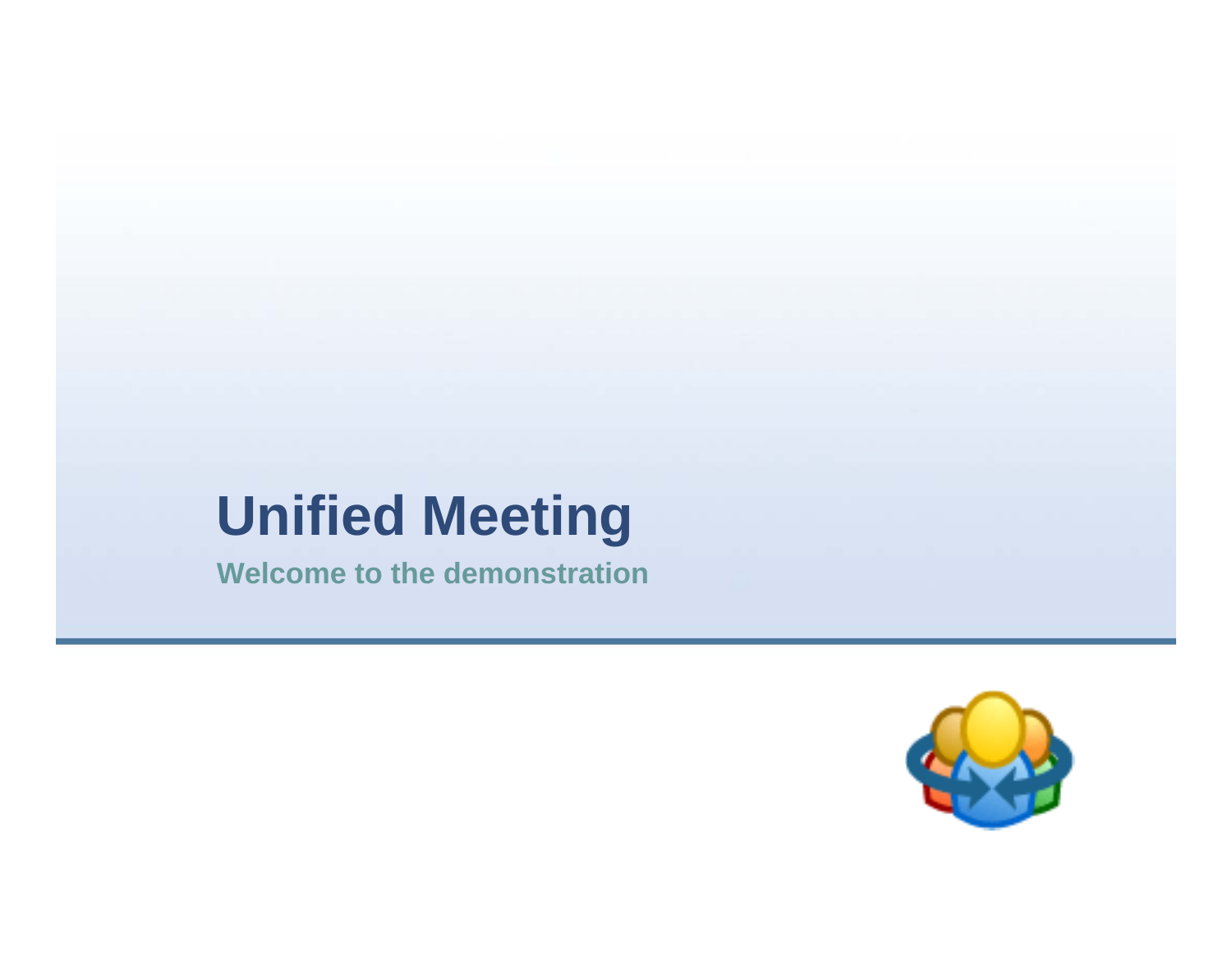## **What If You Could…**



Improve the productivity of your meetings?



Ensure your meeting participants retain 80% of what you discuss?



Reduce your travel budget?



Get people together with the click of a mouse?



 Show them what you mean and look them in they eye to ensure they get it?



Start and join a meeting with a single-click?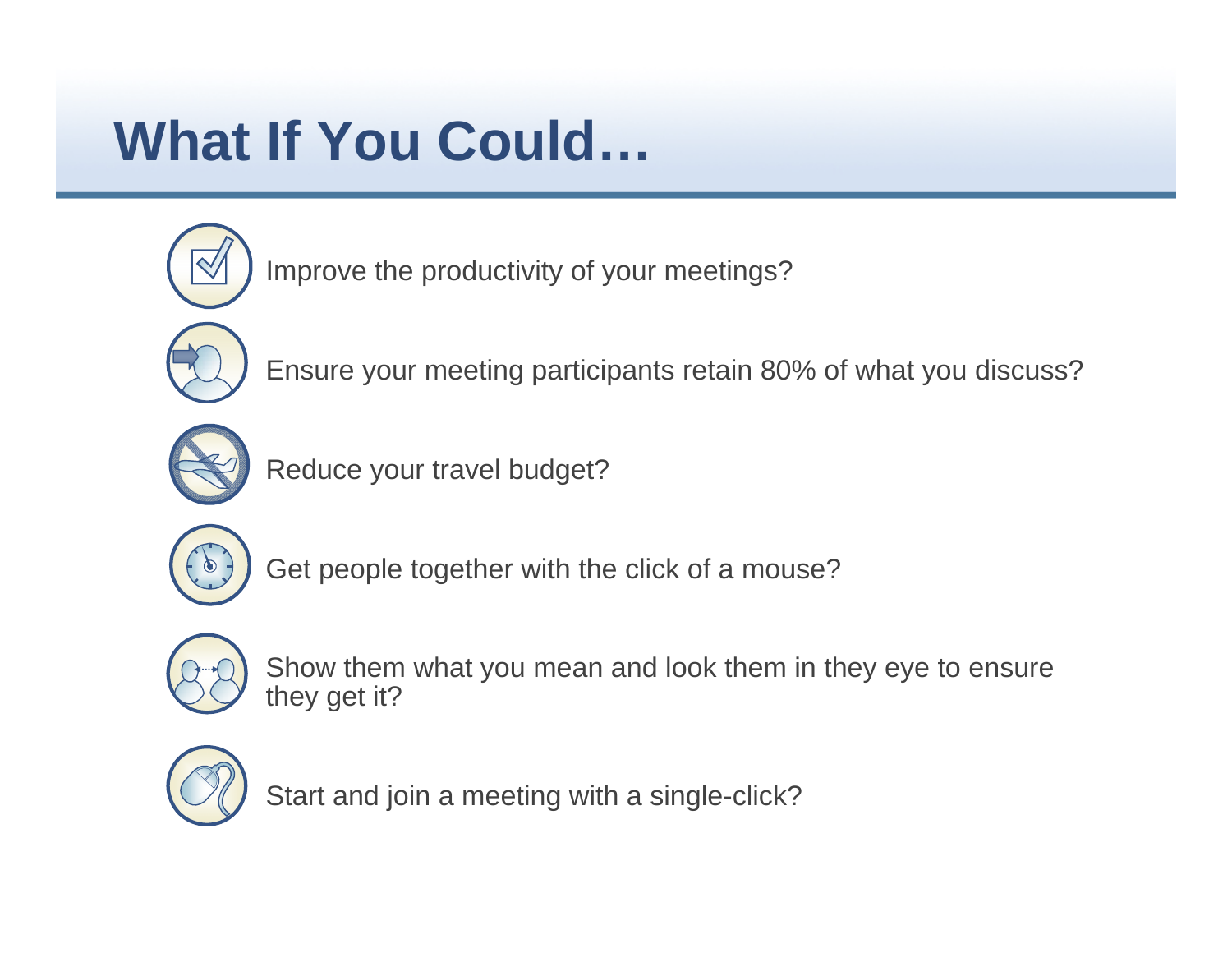# **Unified Meeting - Easy to Use!**

 $\bullet$ 

•



- **Simple to use as a participant**
- **Simple to use as a moderator**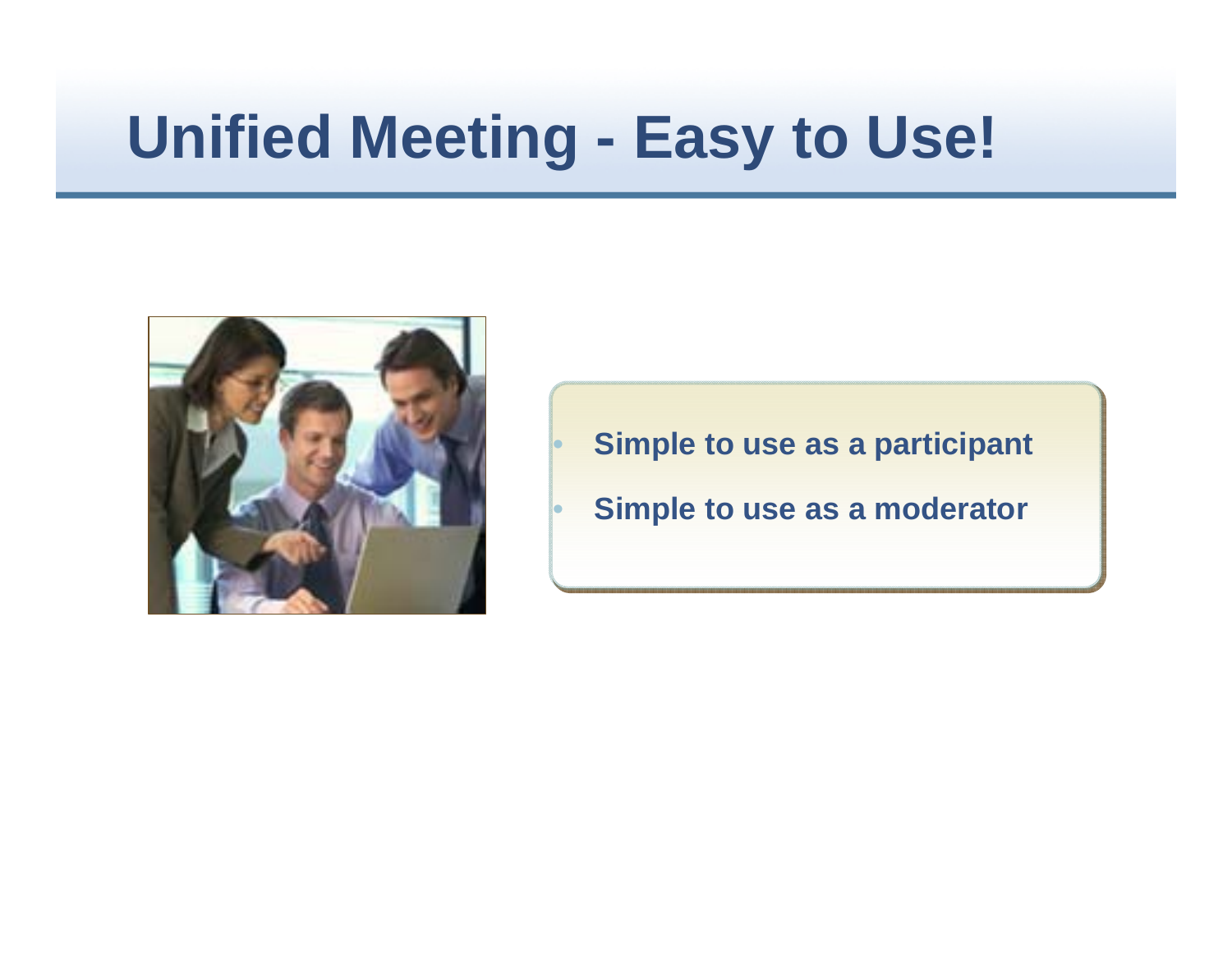### **Easiest Participant Access in the Industry!**

One click from an invitation connects you to your meeting instantly!

|                                                            | Project Meeting - Appointment                                                                                                                                                                                                                     |
|------------------------------------------------------------|---------------------------------------------------------------------------------------------------------------------------------------------------------------------------------------------------------------------------------------------------|
| Edit<br>File                                               | View Insert Format Tools<br>Help<br>Actions                                                                                                                                                                                                       |
| $\blacksquare$ Save and Close                              | $\sqrt{0}$                                                                                                                                                                                                                                        |
| Unified Meeting                                            |                                                                                                                                                                                                                                                   |
| Appointment                                                | Scheduling                                                                                                                                                                                                                                        |
| Subject:                                                   | Project Meeting                                                                                                                                                                                                                                   |
| Location:                                                  | Join using Unified Meeting                                                                                                                                                                                                                        |
| Start time:                                                | Thu 10/15/2009<br>1:30 PM<br>All day event                                                                                                                                                                                                        |
| End time:                                                  | Thu 10/15/2009<br>2:00 PM                                                                                                                                                                                                                         |
|                                                            |                                                                                                                                                                                                                                                   |
| $\overline{\mathsf{v}}$ Reminder:                          | Show time as: □ Busy<br>15 minutes<br><b>UDE</b>                                                                                                                                                                                                  |
|                                                            | You have been invited to a meeting using Unified Meeting                                                                                                                                                                                          |
|                                                            | <b>Join the meeting</b> and be automatically dialed.<br>https://lobby.mc.iconf.net/gcc/lobby/start_meeting.asp?ba=300000732&strLogin=993770&strCC=GB                                                                                              |
|                                                            | Need help? Contact tech support - available 24/7<br>http://www.meetingconnect.net/unified-meeting/index_unified-meeting-techSupport.php<br>Need to present? Install full version - only necessary for presenter capabilities and/or desktop video |
|                                                            | http://content101.mc.iconf.net/gcc_installer/install.asp?ba=300000732                                                                                                                                                                             |
| <b>United States</b><br>Toll Free i<br>Toll (303) 567-9844 | Not on the web? Phone-only access:                                                                                                                                                                                                                |

**No need to remember dial-in numbers or conference codes!**+No downloads required +No Java VM required +No disabling of pop-up blockers+Only a web browser is

required!

 $-IE 6.0+$ 

-Firefox 1.5+

-Safari 2.0+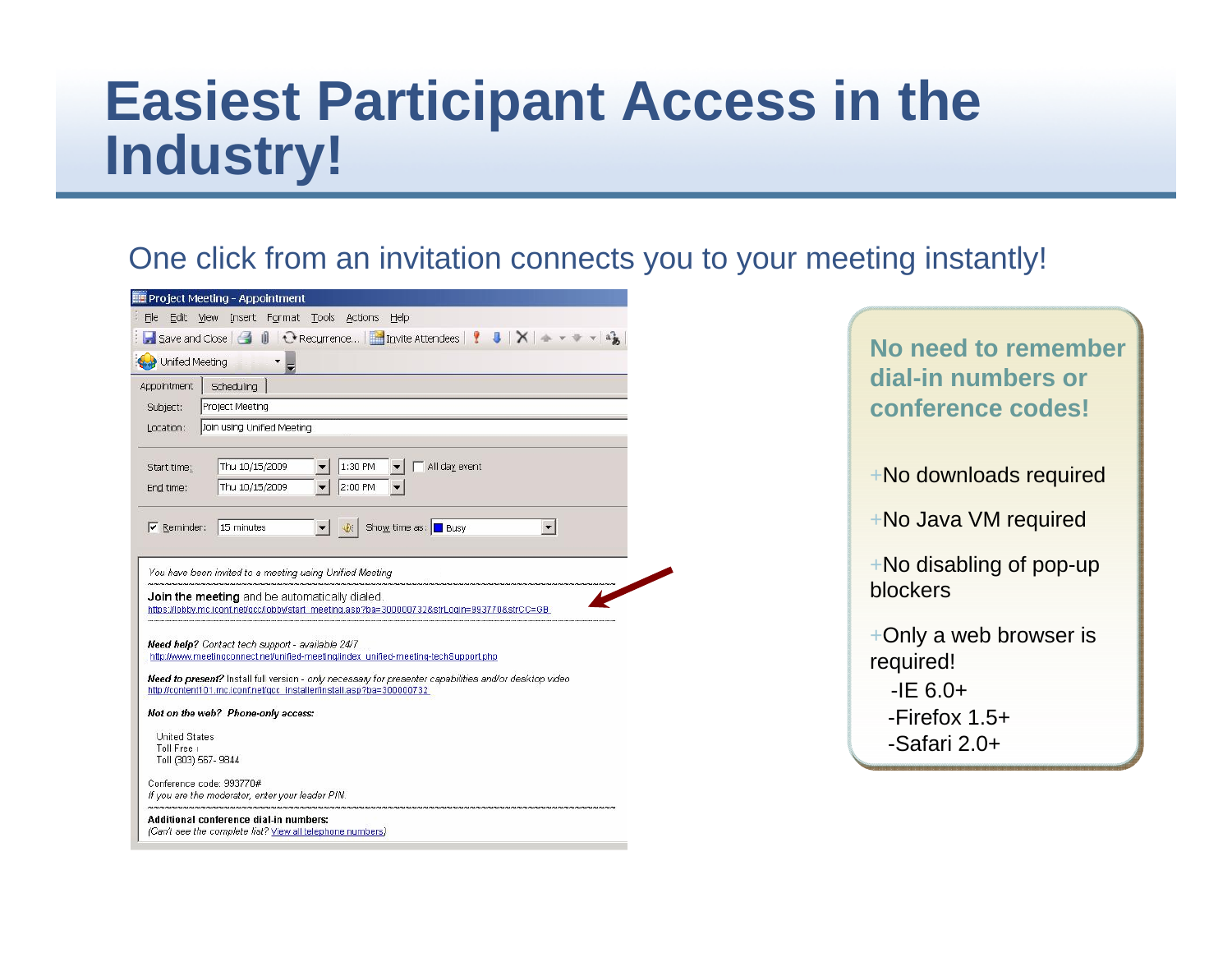### **Voice Connection Options**

#### **Participants can choose to join a meeting using a telephone or streaming technology.**

| <b>Quick Start</b> |                                                         |                                                                                                                                            | × |
|--------------------|---------------------------------------------------------|--------------------------------------------------------------------------------------------------------------------------------------------|---|
|                    | You are joining meeting: 7686219                        |                                                                                                                                            |   |
|                    | enter your name here<br>Please enter your display name: |                                                                                                                                            |   |
|                    | How are you joining the meeting?                        | Dial Me Now (Be prepared to answer your phone)                                                                                             |   |
|                    | area code:<br>Country:<br>United States (1)             | Select your telephone number or select a country and enter a new telephone number with<br>Telephone Number:<br>enter number here<br>×<br>v |   |
|                    | <b>Already Dialed In</b><br><b>Dial In Now</b>          |                                                                                                                                            |   |
|                    | <b>Listen via Streaming</b>                             |                                                                                                                                            |   |
|                    |                                                         | Join Meeting<br>Cancel                                                                                                                     |   |

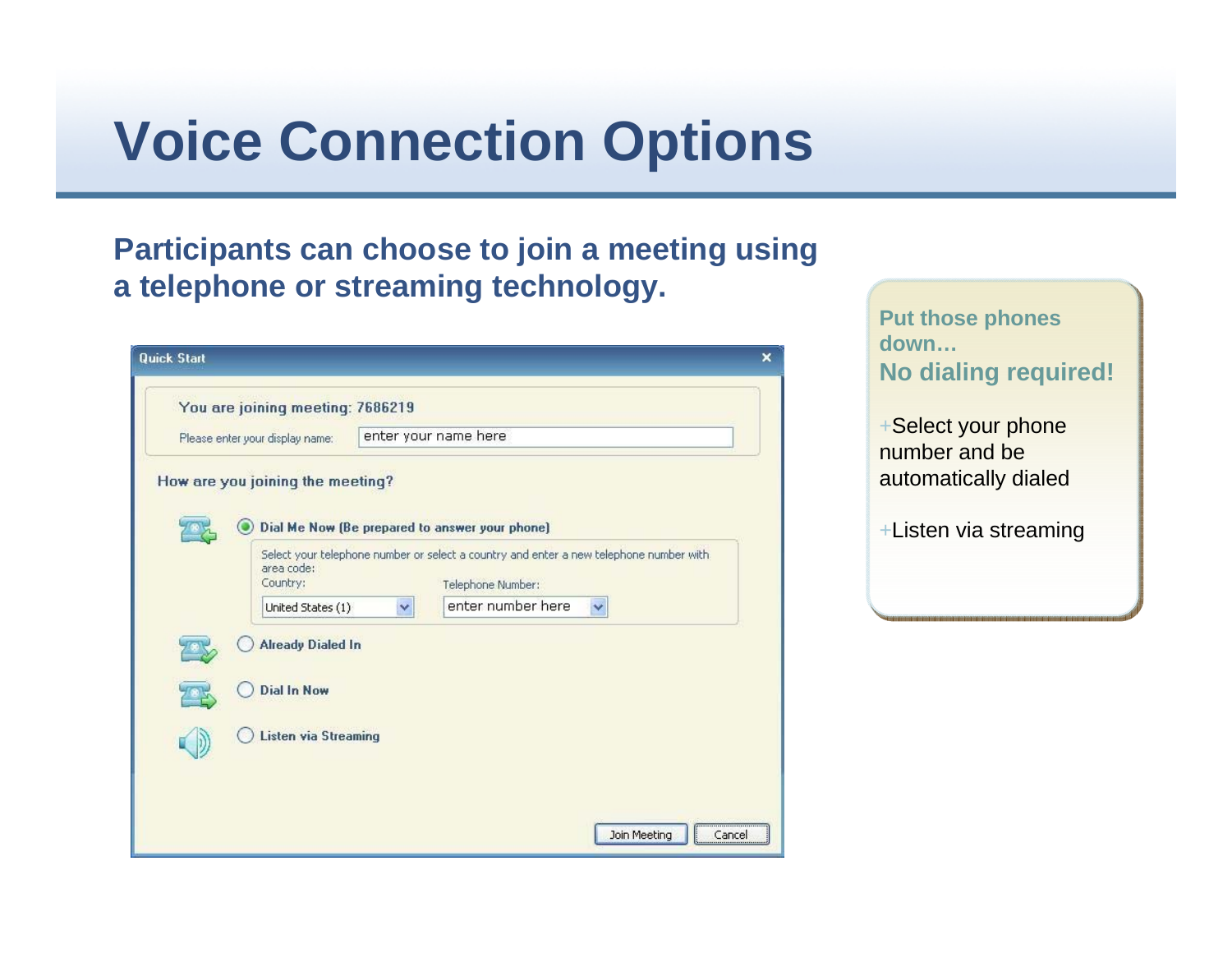## **Simplified Moderator Experience**

#### **Easy to schedule**

- •**Easy to start**
- $\bullet$ **Easy to manage**



**Meet, collaborate and communicate instantly from your desk!**

+Eliminate travel expenses

+Reach a global audience

+Maximize ROI

+Increase productivity and internal communication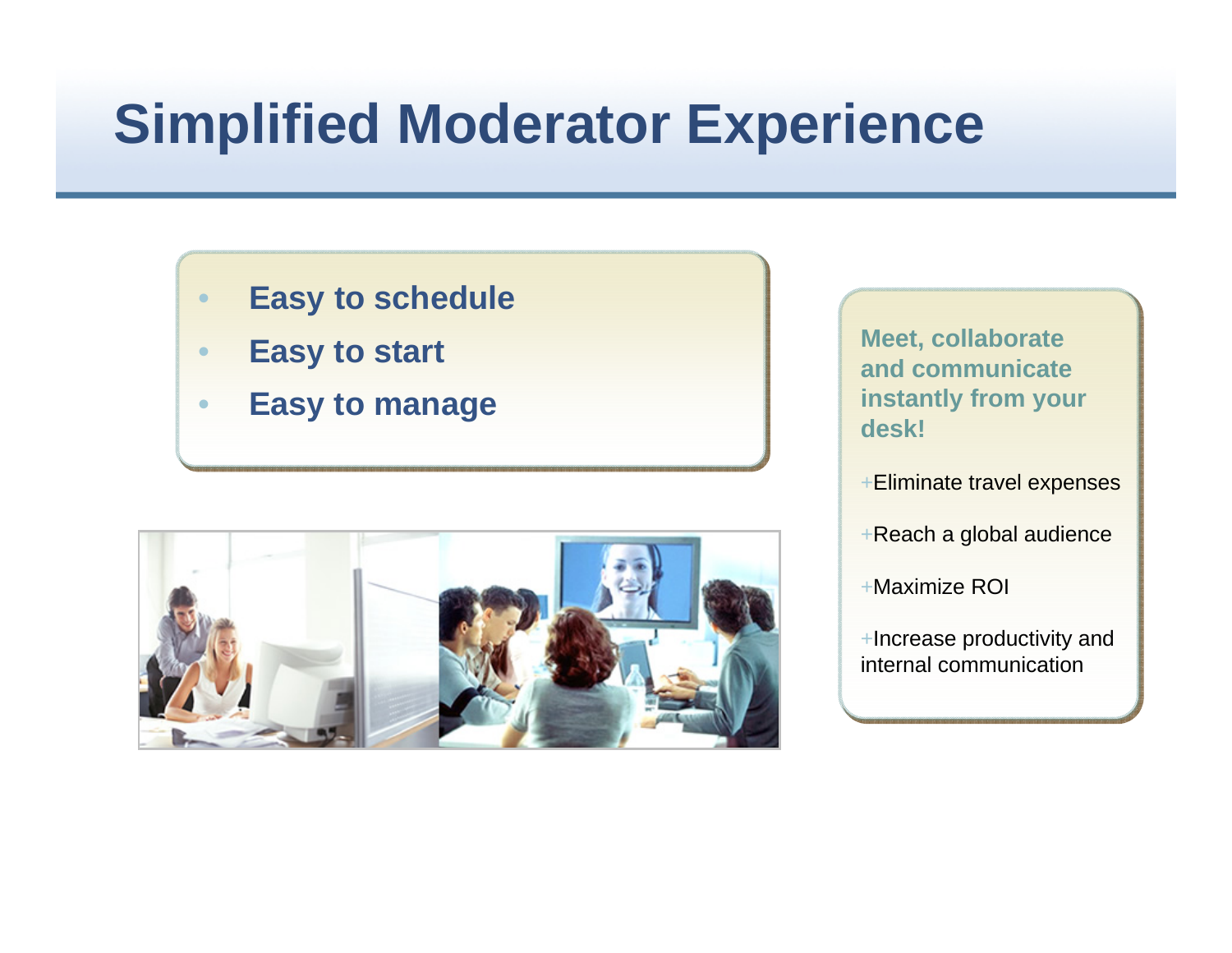### **Easy to Schedule**

1

#### **Scheduling a meeting is as simple as...1-2-3!**

Double-click the meeting time in your Outlook Calendar.

| Calendar - Microsoft Outlook                                                                                                                                                                                                                                       |                                                                                                                                                                                                                                                                    | IE<br>н                                     |
|--------------------------------------------------------------------------------------------------------------------------------------------------------------------------------------------------------------------------------------------------------------------|--------------------------------------------------------------------------------------------------------------------------------------------------------------------------------------------------------------------------------------------------------------------|---------------------------------------------|
| File Edit<br>Go Tools Actions<br>View                                                                                                                                                                                                                              | He                                                                                                                                                                                                                                                                 | Type a question for help                    |
|                                                                                                                                                                                                                                                                    | $\frac{1}{2}$ Mew $\star$ $\ket{\triangleleft}\times\ket{\square}_{\mathbb{H}}$ (3) $\ket{\top_{\mathsf{Q}}\mathsf{day}}$ (5) Work Week (7) Week (3) Month $\ket{\diamondleft\circ}$ Find $\ket{\square}\ket{\overset{\bullet\bullet}{\mathsf{W}}}$ Delete as Spam |                                             |
| <b>Folder List</b>                                                                                                                                                                                                                                                 | Calendar                                                                                                                                                                                                                                                           | January 19, 2009 <b>Fill</b>                |
| January 2009<br>SM TW TFS<br>28 29 30 31 1 2 3<br>4 5 6 7 8 9 10<br>11 12 13 14 15 16 17<br>18 19 20 21 22 23 24<br>25 26 27 28 29 30 31<br>1 2 3 4 5 6 7<br><b>All Folders</b><br>$\hat{\phantom{a}}$<br>Mailbox - Murphy, Sarah<br>Calendar<br><b>S</b> Contacts | Monday, January 19<br>Martin Luther King Day (United States)<br>8 <sup>am</sup><br>$9^{00}$<br>10 <sup>00</sup><br>$11^{00}$                                                                                                                                       | ۸                                           |
| Deleted Items<br>Deleted Spam<br>$D$ rafts $[2]$<br>$\mathbb{E}$ Inbox (7)<br>Journal<br>Ξ<br>Notes<br>Outbox<br>Sent Items<br><b>Tasks</b>                                                                                                                        | 12 pm<br>1 <sup>00</sup><br>$2^{00}$<br>$3^{00}$                                                                                                                                                                                                                   |                                             |
| $\ddot{\bm{z}}$                                                                                                                                                                                                                                                    | $4^{00}$<br>5 <sup>00</sup><br>6 <sup>00</sup><br>700                                                                                                                                                                                                              | ×                                           |
| 1 Item                                                                                                                                                                                                                                                             |                                                                                                                                                                                                                                                                    | All folders are up to date.   O Connected * |

#### **Don't change the way you currently schedule meetings!**

- +Use existing email calendar tools-Outlook-Lotus Notes
- +Simple meeting invite with "click to join" link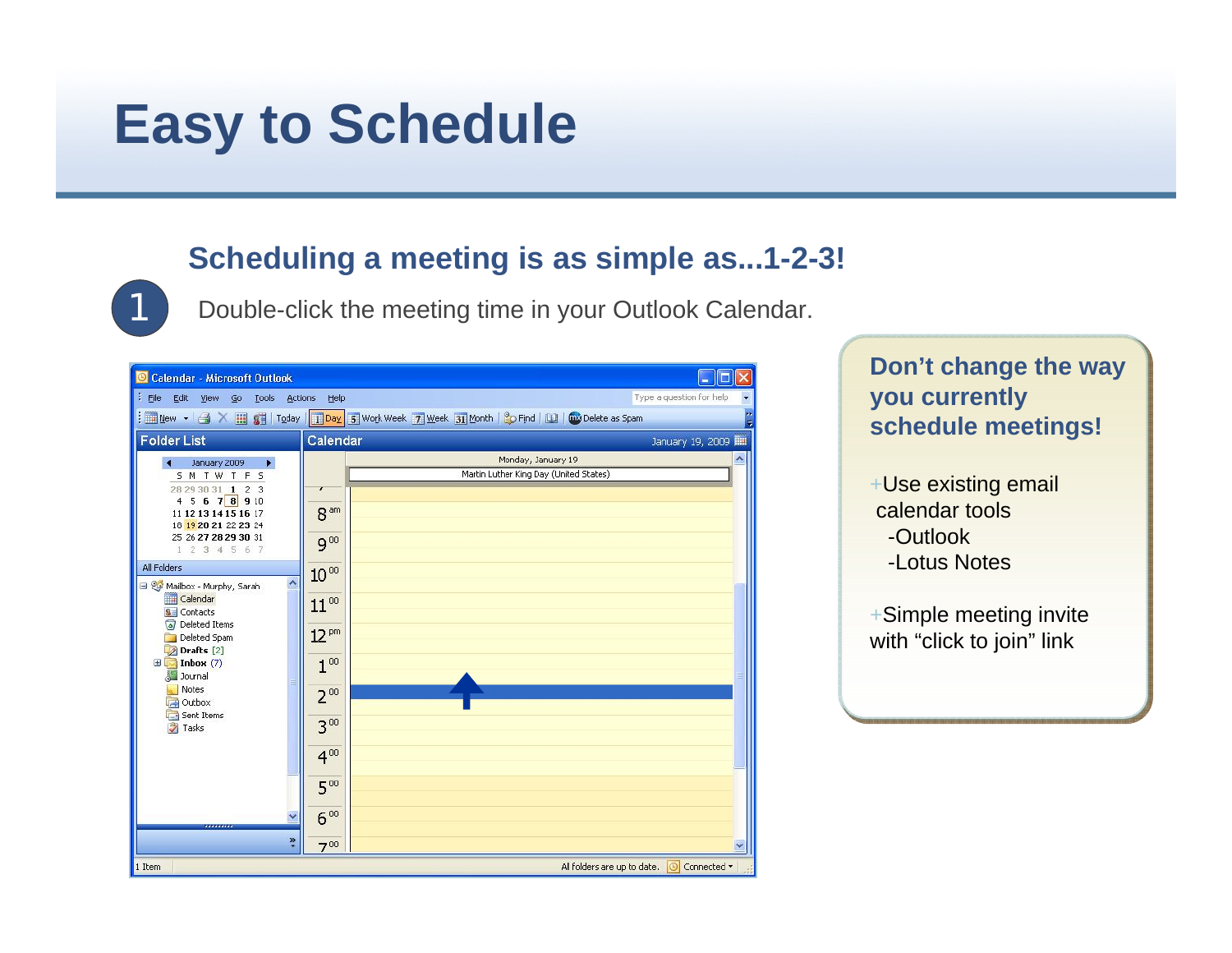## **Easy to Schedule**

| <b>Project Team Meeting - Appointment</b>                                                                                                                                                                                                                                                                                                             |                                                                                     |      |                         |                                  |                                  |       |      |      |      |      |           |
|-------------------------------------------------------------------------------------------------------------------------------------------------------------------------------------------------------------------------------------------------------------------------------------------------------------------------------------------------------|-------------------------------------------------------------------------------------|------|-------------------------|----------------------------------|----------------------------------|-------|------|------|------|------|-----------|
| Edit View Insert Format Tools Actions Help<br>File                                                                                                                                                                                                                                                                                                    |                                                                                     |      |                         |                                  | Click the Unified Meeting button |       |      |      |      |      |           |
|                                                                                                                                                                                                                                                                                                                                                       |                                                                                     |      | $\overline{\mathbf{2}}$ |                                  |                                  |       |      |      |      |      |           |
| Unified Meeting                                                                                                                                                                                                                                                                                                                                       |                                                                                     |      |                         |                                  | to populate the invite.          |       |      |      |      |      |           |
| Scheduling<br>Appointment                                                                                                                                                                                                                                                                                                                             |                                                                                     |      |                         |                                  |                                  |       |      |      |      |      |           |
| Project Team Meeting<br>Subject:                                                                                                                                                                                                                                                                                                                      |                                                                                     |      |                         |                                  |                                  |       |      |      |      |      |           |
| Online<br>Location:                                                                                                                                                                                                                                                                                                                                   |                                                                                     |      |                         |                                  |                                  |       |      |      |      |      |           |
|                                                                                                                                                                                                                                                                                                                                                       |                                                                                     |      |                         |                                  |                                  |       |      |      |      |      |           |
| All day event<br>Mon 1/19/2009<br>2:00 PM<br>Start time:<br>$\checkmark$<br>$\checkmark$                                                                                                                                                                                                                                                              |                                                                                     |      |                         |                                  | Click the Scheduling tab,        |       |      |      |      |      |           |
| Mon 1/19/2009<br>$\checkmark$<br>2:30 PM<br>$\checkmark$<br>End time:                                                                                                                                                                                                                                                                                 |                                                                                     |      |                         |                                  | invite participants and send!    |       |      |      |      |      |           |
| Show time as: Busy<br>$\triangledown$ Reminder:<br>15 minutes<br>$\ddotmark$<br><b>CDE</b><br>To JOIN the meeting and be automatically dialed, click here<br>If you do not already have the Unified Meeting application in Untitled - Meeting<br>(required for presenter capabilities and/or desktop video)<br>Not on the web? Telephone-ONLY access: | $\ddot{\phantom{1}}$<br>View Insert Format<br>File<br>Edit<br><b>El Send</b><br>国 & |      | Tools Actions Help      |                                  |                                  |       |      |      |      |      |           |
| 1. Dial the toll free number or the number closest to your loc<br>United States (866) 256-4751                                                                                                                                                                                                                                                        | Unified Meeting<br>Scheduling<br>Appointment                                        |      |                         |                                  |                                  |       |      |      |      |      |           |
| Enter the conference code: 7686219#                                                                                                                                                                                                                                                                                                                   |                                                                                     |      |                         |                                  |                                  |       |      |      |      |      |           |
| 2.                                                                                                                                                                                                                                                                                                                                                    | $\checkmark$<br>100% (Day View)<br>Zoom:                                            | 4:00 | 8:00                    | Monday, January 19, 2009<br>9:00 | 10:00<br>11:00                   | 12:00 | 1:00 | 2:00 | 3:00 | 4:00 | Tu<br>8:0 |
| 3. If you are the moderator, enter your leader PIN.                                                                                                                                                                                                                                                                                                   | All Attendees                                                                       |      |                         | ////////                         |                                  |       |      |      |      |      |           |
|                                                                                                                                                                                                                                                                                                                                                       | □ ● Murphy, Sarah                                                                   |      |                         |                                  |                                  |       |      |      |      |      |           |
| Contacts                                                                                                                                                                                                                                                                                                                                              | Terranova, Tony<br>DeFranco, Dan                                                    |      |                         |                                  |                                  |       |      |      |      |      |           |
|                                                                                                                                                                                                                                                                                                                                                       | <b>El O</b> Makanani, Elyse                                                         |      |                         |                                  |                                  |       |      |      |      |      |           |
|                                                                                                                                                                                                                                                                                                                                                       | G McLean, Chris                                                                     |      |                         |                                  |                                  |       |      |      |      |      |           |
|                                                                                                                                                                                                                                                                                                                                                       | lick here to add a name                                                             |      |                         |                                  |                                  |       |      |      |      |      |           |
|                                                                                                                                                                                                                                                                                                                                                       |                                                                                     |      |                         |                                  |                                  |       |      |      |      |      |           |
|                                                                                                                                                                                                                                                                                                                                                       |                                                                                     |      |                         |                                  |                                  |       |      |      |      |      |           |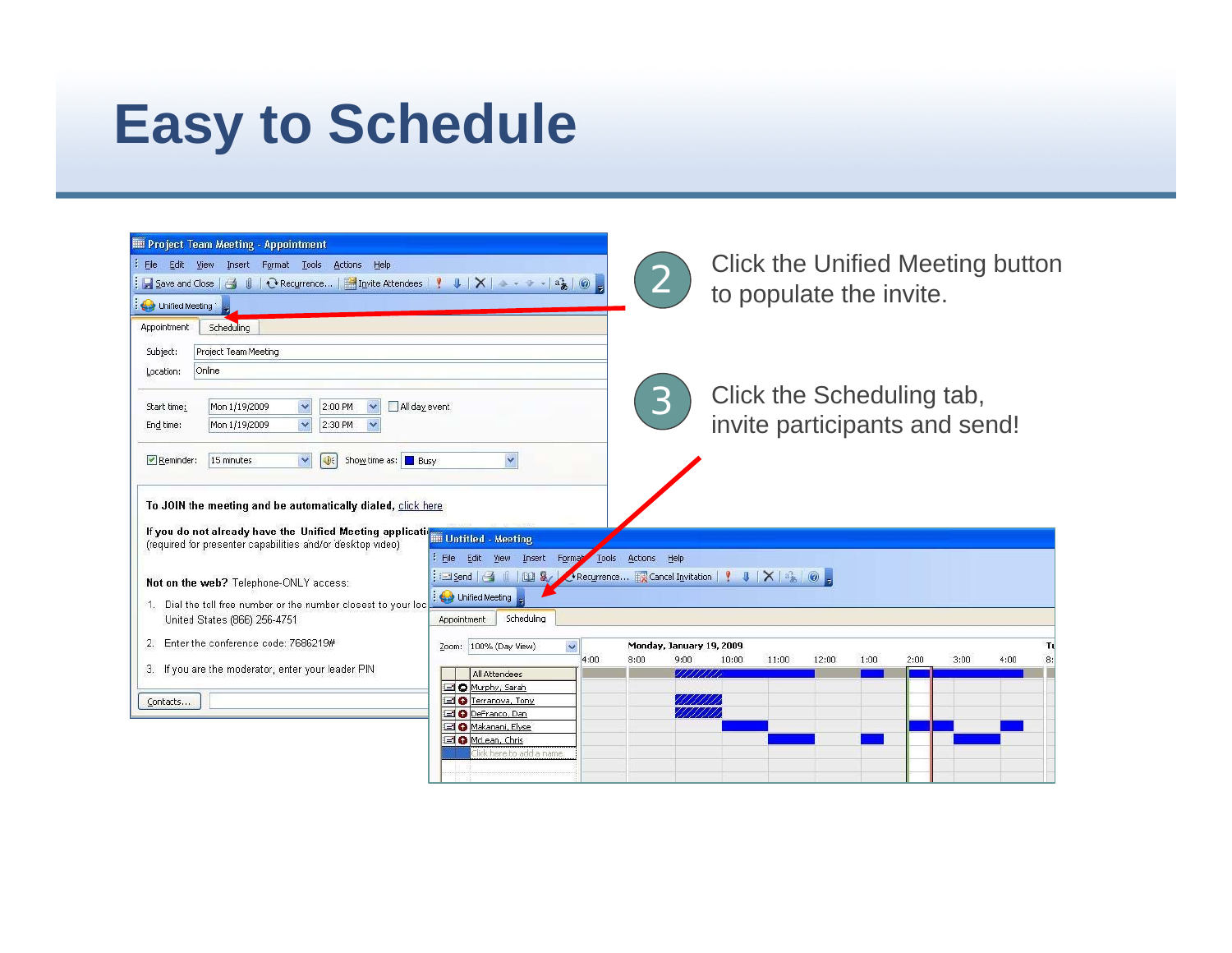## **Easy to Schedule**

| <b>Unified</b><br><b>Meeting</b><br>Conference Manager<br>Account: 1912266721<br>Ad hoc Meeting<br>Start<br>$\hat{\mathbf{x}}$<br>C None<br>C Streaming Voice<br>$\hat{z}$<br>Conferencing<br>Scheduled Meetings<br>(a) Archives   | <b>Welcome</b><br>İ<br>Please select an option from t                 | Need Help?<br><b>Find More Information</b><br><b>Schedule a Meeting</b>                                                                                                                                                                                                 | <b>Click</b><br><b>Schedule a</b><br><b>Meeting</b>    |
|------------------------------------------------------------------------------------------------------------------------------------------------------------------------------------------------------------------------------------|-----------------------------------------------------------------------|-------------------------------------------------------------------------------------------------------------------------------------------------------------------------------------------------------------------------------------------------------------------------|--------------------------------------------------------|
| Address Book<br>¥<br>Resources<br>$\checkmark$<br>Reports<br>$\hat{z}$<br>Setup<br>✅<br>Preferences<br>$\frac{1}{2}$<br>Tools<br>$\hat{z}$<br>Assistance<br>$\sigma_{\cal P}$<br><b>Email Customer Service</b><br>? Help<br>Logout | @ 2008. All rights Reserved. Terms of Use Priv                        | <b>Schedule a Meeting Conferencing   Meetings</b><br>Step 1: Date and<br>Step 2: Participants<br>Step 3: Invitations<br>Step 4: Security<br>Duration<br>Meeting Topic:<br>Project Team Meeting<br>Eastern Time (US and Canada) (GMT-05:00)<br><b>Current Time Zone:</b> | Step 5: Resources<br>(Optional, Maximum 64 characters) |
|                                                                                                                                                                                                                                    | <b>Enter your meeting</b><br>data into the 5 tab<br>scheduling wizard | $V$ 19<br>$\vee$ 2009 $\vee$<br>Meeting Start Date/Time:<br>January<br>Meeting Duration:<br>60 min<br>V (Approximate)<br><b>Recurrence</b><br>No recurrence options are set up for this meeting.<br>Meeting Type:<br>$\checkmark$<br>Web and Voice                      | 2:00 PM<br>Next<br><b>Finish</b><br>Cancel             |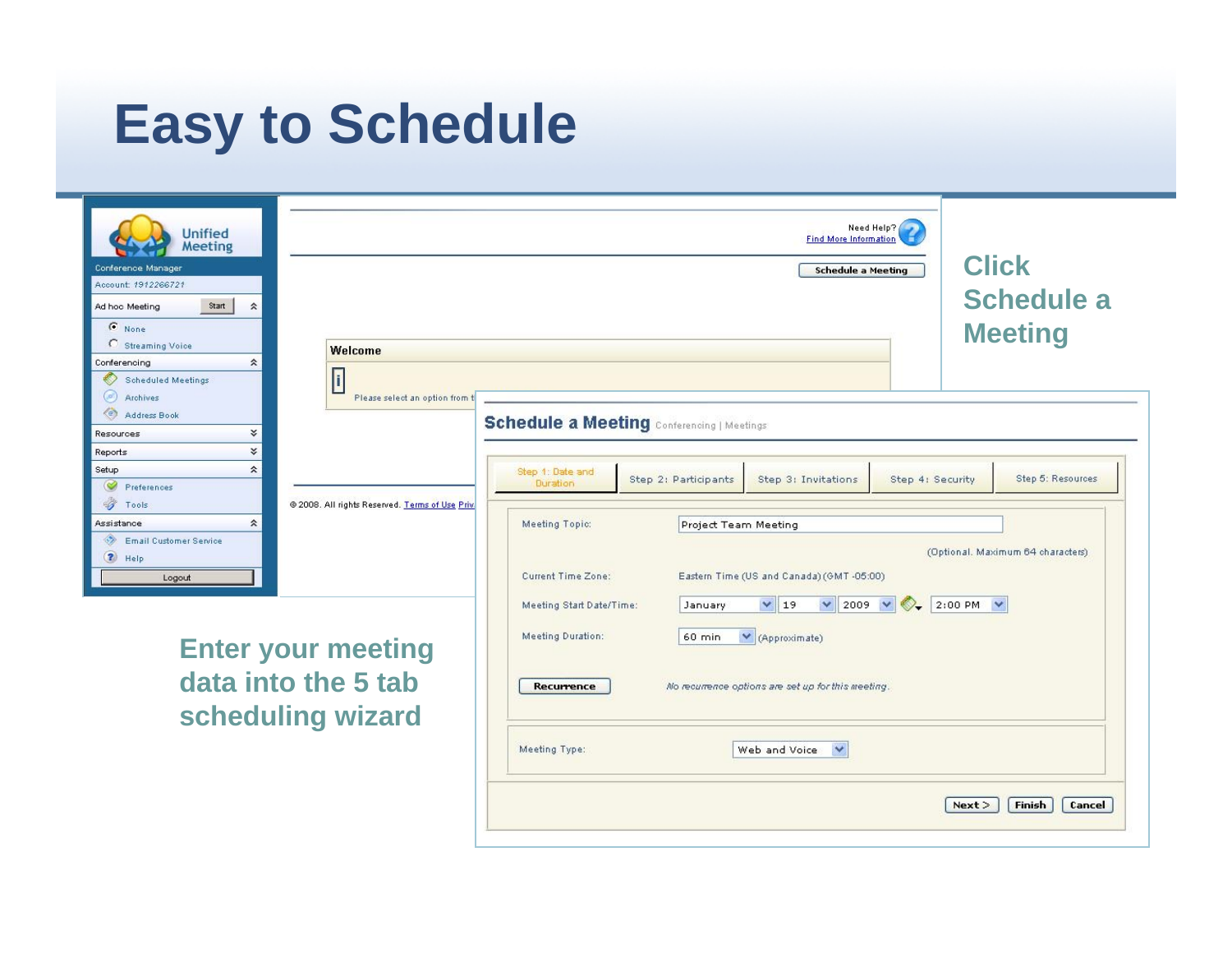### **Easy to Start**

### Starting a meeting has never been simpler!

Click to start from your calendar **OR** Click to start from your desktop

|                 | <b>III</b> Project Team Meeting - Appointment                                                                                                                                                                  |
|-----------------|----------------------------------------------------------------------------------------------------------------------------------------------------------------------------------------------------------------|
| File<br>Edit    | Tools<br>View<br>Insert<br>Help<br>Format<br><b>Actions</b>                                                                                                                                                    |
| Save and Close  | Recurrence Invite Attendees<br>$\mathbf{0}$<br>$X^*$                                                                                                                                                           |
| Unified Meeting |                                                                                                                                                                                                                |
| Appointment     | Scheduling                                                                                                                                                                                                     |
| Subject:        | Project Team Meeting                                                                                                                                                                                           |
| Location:       | Online                                                                                                                                                                                                         |
| Start time:     | 2:00 PM<br>All day event<br>Mon 1/19/2009<br>٧<br>٧                                                                                                                                                            |
| End time:       | Mon 1/19/2009<br>2:30 PM<br>×<br>×                                                                                                                                                                             |
| Reminder:       | Show time as:<br>15 minutes<br>Busy                                                                                                                                                                            |
|                 | To JOIN the meeting and be automatically dialed, click here<br>If you do not already have the Unified Meeting application, click here to install<br>(required for presenter capabilities and/or desktop video) |

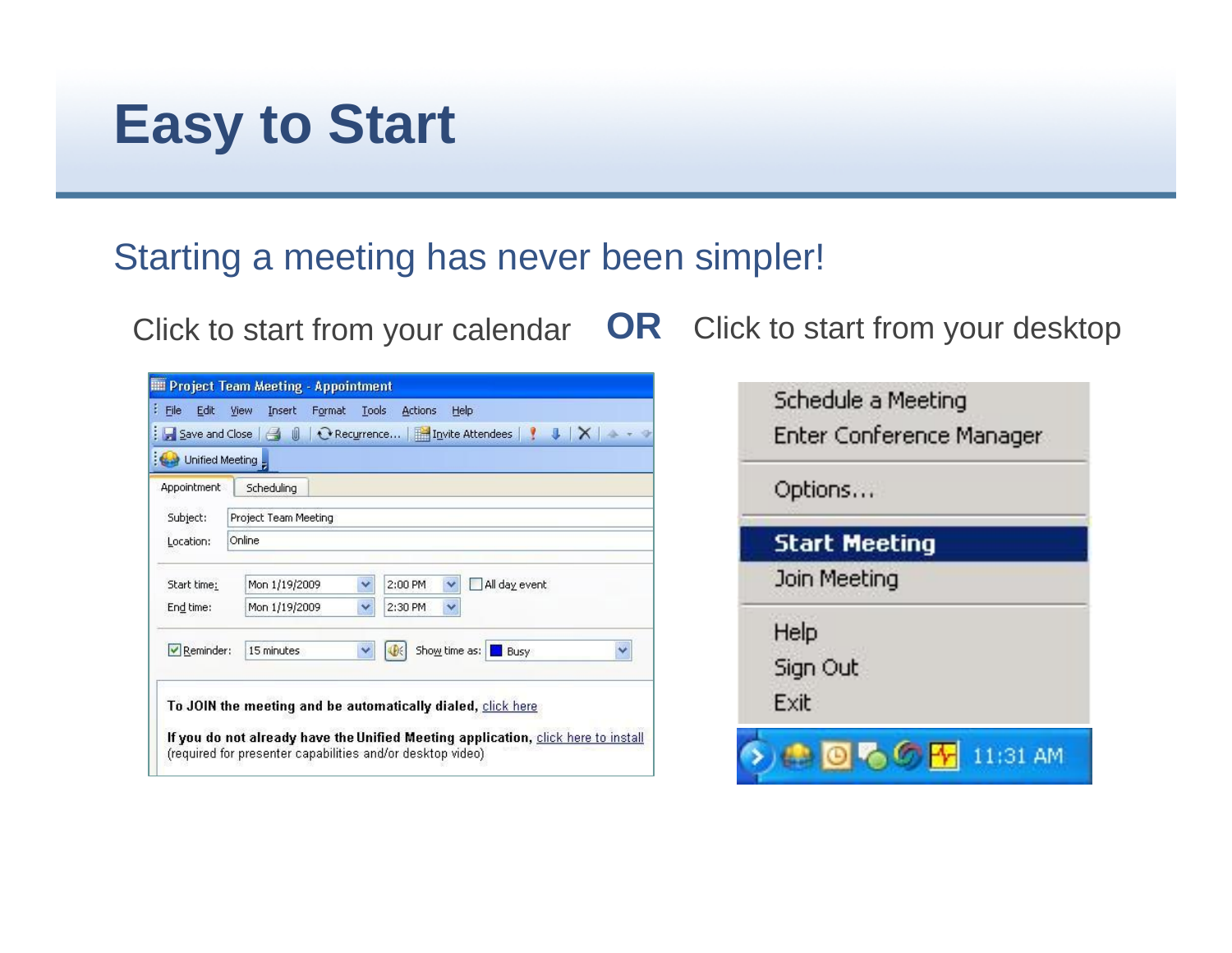### **Easy to Manage**

#### **Manage a productive meeting right from your desktop**

|                                                                                                                                                                                                                                                                                                                                                                                                                                                                                                                                                                                                                                                                                                                                                                                                                                                                                                                                                                                                                                                                                                                                                                                                                                                                                                                                                                                                                                                                                                                                                                            | $  \times$                                                                                                                                                                                                                                                                                                                                                                                                                                                                                                                                                                                                                                                      |
|----------------------------------------------------------------------------------------------------------------------------------------------------------------------------------------------------------------------------------------------------------------------------------------------------------------------------------------------------------------------------------------------------------------------------------------------------------------------------------------------------------------------------------------------------------------------------------------------------------------------------------------------------------------------------------------------------------------------------------------------------------------------------------------------------------------------------------------------------------------------------------------------------------------------------------------------------------------------------------------------------------------------------------------------------------------------------------------------------------------------------------------------------------------------------------------------------------------------------------------------------------------------------------------------------------------------------------------------------------------------------------------------------------------------------------------------------------------------------------------------------------------------------------------------------------------------------|-----------------------------------------------------------------------------------------------------------------------------------------------------------------------------------------------------------------------------------------------------------------------------------------------------------------------------------------------------------------------------------------------------------------------------------------------------------------------------------------------------------------------------------------------------------------------------------------------------------------------------------------------------------------|
| Show View<br>Meeting<br>Help                                                                                                                                                                                                                                                                                                                                                                                                                                                                                                                                                                                                                                                                                                                                                                                                                                                                                                                                                                                                                                                                                                                                                                                                                                                                                                                                                                                                                                                                                                                                               |                                                                                                                                                                                                                                                                                                                                                                                                                                                                                                                                                                                                                                                                 |
| Dial Out<br>Quick Invite<br>Mute/Unmute All Ca Mute/Unmute Self<br>Disconnect All                                                                                                                                                                                                                                                                                                                                                                                                                                                                                                                                                                                                                                                                                                                                                                                                                                                                                                                                                                                                                                                                                                                                                                                                                                                                                                                                                                                                                                                                                          |                                                                                                                                                                                                                                                                                                                                                                                                                                                                                                                                                                                                                                                                 |
| <b>Slides</b>                                                                                                                                                                                                                                                                                                                                                                                                                                                                                                                                                                                                                                                                                                                                                                                                                                                                                                                                                                                                                                                                                                                                                                                                                                                                                                                                                                                                                                                                                                                                                              | Show<br>《                                                                                                                                                                                                                                                                                                                                                                                                                                                                                                                                                                                                                                                       |
| Slide 7 of 14<br>Easy to Schedule<br>$\hat{\phantom{a}}$<br><b>STATISTICS</b><br>$- - - -$<br>camemoran<br>Scheduling a meeting is as simple as1-2-3!<br>2. What If Yo<br>Double-click the meeting time in your Outlook Calendar.<br>Don't change the way<br><b>S Colorder Microsoft Outlook</b><br>$\sim 100$<br>you currently<br>$\frac{1}{2}$<br>the Soc pee to their amon tele<br>The city X II 63 have The Thurs and Thee There I have the Glorie and a<br>schedule meetings!<br>Folder List<br>Calendar<br>Honday, January 29.<br>$x = 3$ mary 2005<br>$x = 1$ W $1 \neq 1$<br>Martin Luther King Day (Lindwid States)<br>3. Unified Me<br>- Use existing email<br>÷<br>6.5.6.2889<br>calendar tools<br>8 <sup>m</sup><br>11121314151617<br>$\begin{array}{l} 10 \ \textcolor{red}{\textbf{19.20.21}} \ \textcolor{red}{22.23.24} \\ 25 \ \textcolor{red}{\textbf{25.27.20.29.30}} \ \textcolor{red}{21.}} \end{array}$<br>-Outlook<br>$Q^{(0)}$<br>-Lotus Notes<br>靈<br>10 <sup>86</sup><br>2 Ed Mabox - Magdy, Sarah<br>Colendar<br>$11^{\circ\circ}$<br>+Simple meeting invite<br>Bill Contacts<br>Co Deleted Bane<br>12 <sup>10</sup><br>with "click to join" link<br>Deleted Span<br>-10 Dealer (2)<br>4. Easiest Pa.<br>$1^{\infty}$<br>Debau (7)<br>Si Joana<br>Mates<br>$2^{\infty}$<br>Stert Base<br>21 September<br>$3^{10}$<br>ax:<br>$4^{00}$<br>$5^{\circ\circ}$<br>$6^\circ$<br>5. Voice Con<br>$7^{(0)}$<br>Althides are up to date.<br>Connected 1<br><b>WEIGHAM AND TWO TEST</b><br>224<br>4 月 三<br>6. Simplified<br>$\frac{1}{2}$<br>7. Easy to Sc | 圈<br>(a) Presentation<br>Demo<br>Browse<br><b>File or Application</b><br>肩<br><b>Entire Desktop</b><br>Welcome Screen<br>×<br><b>Annotations</b><br>$\hat{z}$<br>Participants: All Rooms [7] v<br>$\mathbb{R}^-$<br>п<br>Close meeting room door<br>Name<br>Status<br>Quaglia, Shannon<br>Phone/Web<br>ъ<br>7037317763<br>Phone<br>Brian Johnson<br>Web<br>Dan DeFranco<br>Phone/Web<br>τ<br>Terranova, Tony<br>Phone/Web<br>$\mathbf{r}$<br>Chat: Main Group<br>hi everybody<br>$\blacktriangle$<br>From Murphy, Sarah to All:<br>what are the totals for the sales team?<br>From Dan DeFranco to All:<br>Wow, Unified Meeting is great!<br><b>ALL</b><br>Send |
|                                                                                                                                                                                                                                                                                                                                                                                                                                                                                                                                                                                                                                                                                                                                                                                                                                                                                                                                                                                                                                                                                                                                                                                                                                                                                                                                                                                                                                                                                                                                                                            | ×<br>Voice Connection ▼<br>Connected <b>Figure</b><br>You Have Control 2 1                                                                                                                                                                                                                                                                                                                                                                                                                                                                                                                                                                                      |

#### **Intuitive menus guide you through starting your meeting!**

+Select a presentation

+Instantly share a file or application

+Allow your audience to view your entire desktop

+Manage the voice portion of your meeting

+Become more productive by meeting faster and smarter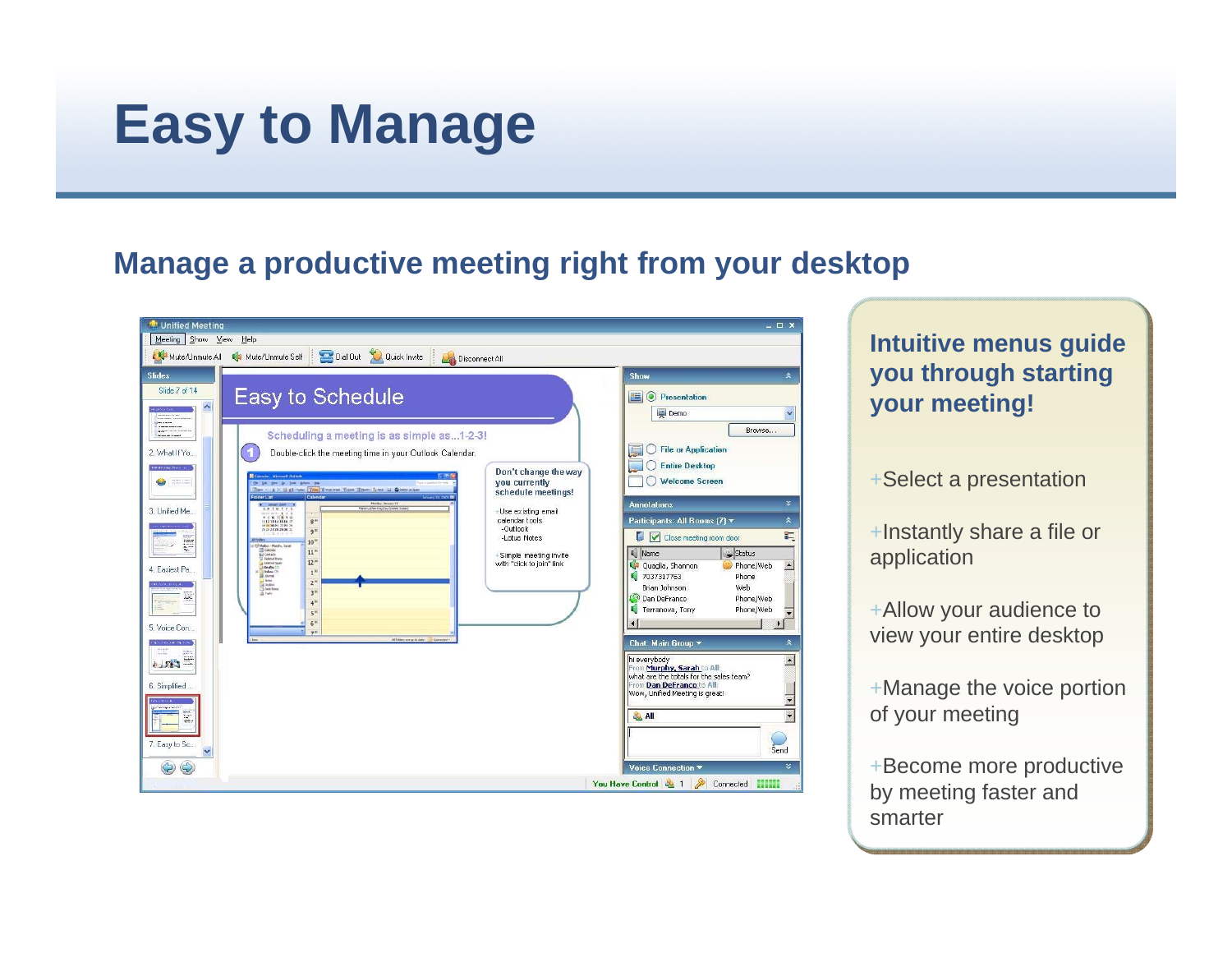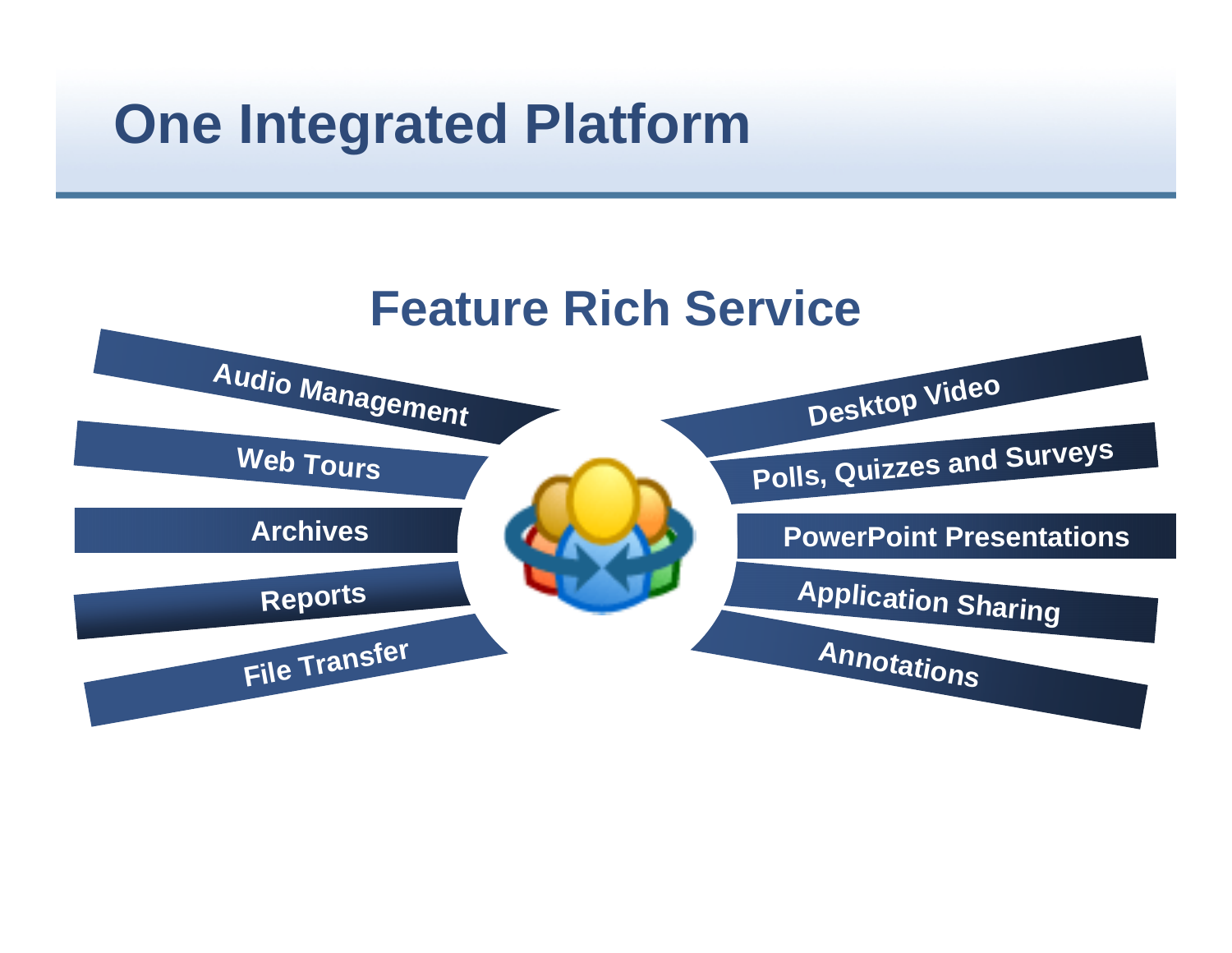## **Why Unified Meeting?**

**No hardware or software to buy**

**Rapid set-up and deployment**

**Fully integrated voice and web**

**Unsurpassed support**

**Accessible from anywhere**

**Reliability, performance and security**

**Flexible and customizable**

**ZERO** SOFTWARE. **+ ZERO** HARDWARE.<br>HARDWARE. + ZERO **INVESTMENT.**<br>+ ZERO INVESTMENT. **= TOTAL SUCCESS!**